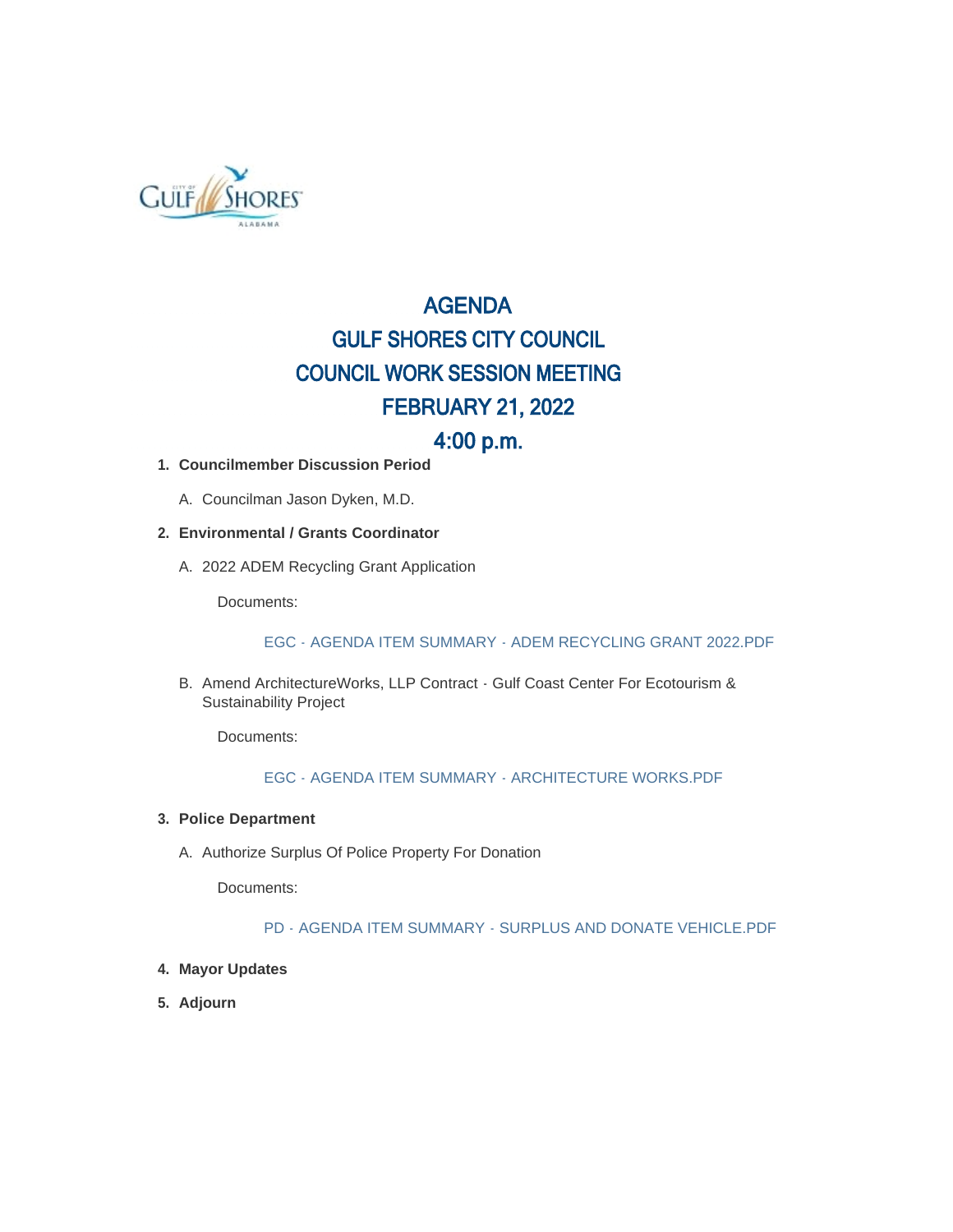

**DATE:** February 21, 2022

**ISSUE:** 2022 ADEM Recycling Grant Application

**RECOMMENDATIONS:** Authorize Staff to make application for a 2022 ADEM Recycling Grant and, if awarded, for the Mayor to execute the grant agreement with ADEM for the purchase of equipment for the City's recycling program in the amount of \$85,228.00. No City match is required.

**BACKGROUND:** In 2014 the City of Gulf Shores initiated a pilot beach recycling program to collect recyclable materials from the high density beachfront area. This program captured over 10 tons of recyclable material and kept it out of area landfills. The pilot program also showed that up to 80% of the material collected at the beachfront was recyclable. The success of the pilot program led to the expansion in 2015 of the City's recycling efforts including the establishment of a City Recycling Center, new enforcement protocols, and a beach enforcement officer program.

Since that time the City's Recycling Program has grown substantially with additional investments in equipment for the Recycling Center, drop off locations, and education/outreach efforts in coordination with Gulf Shores City Schools. If granted, this year's funding request will be used to purchase a four-wheel drive loader that will improve the efficiency of operations at the Center. The cost of the loader from the Sourcewell Government Purchasing Contract #032119-JDC is quoted at \$85,228.00.

**PREVIOUS COUNCIL ACTION:** The City applied for and received an ADEM Recycling Grant in 2015 in the amount of \$226,602.23 and was used in the initial start-up of the Recycling Center. The City applied for and received an ADEM Recycling Grant in 2017 in the amount of \$97,979.33. The City applied for and received an ADEM Recycling Grant in 2018 in the amount of \$178, 604.

**BUDGET IMPLICATIONS:** If the City is awarded the grant from ADEM, this item will be budgeted as part of a future budget amendment.

**RELATED ISSUES:** Recycling Center, Leave Only Footprints

**DEPARTMENT:** Executive, Public Works

**STAFF CONTACT:** Dan Bond, Noel Hand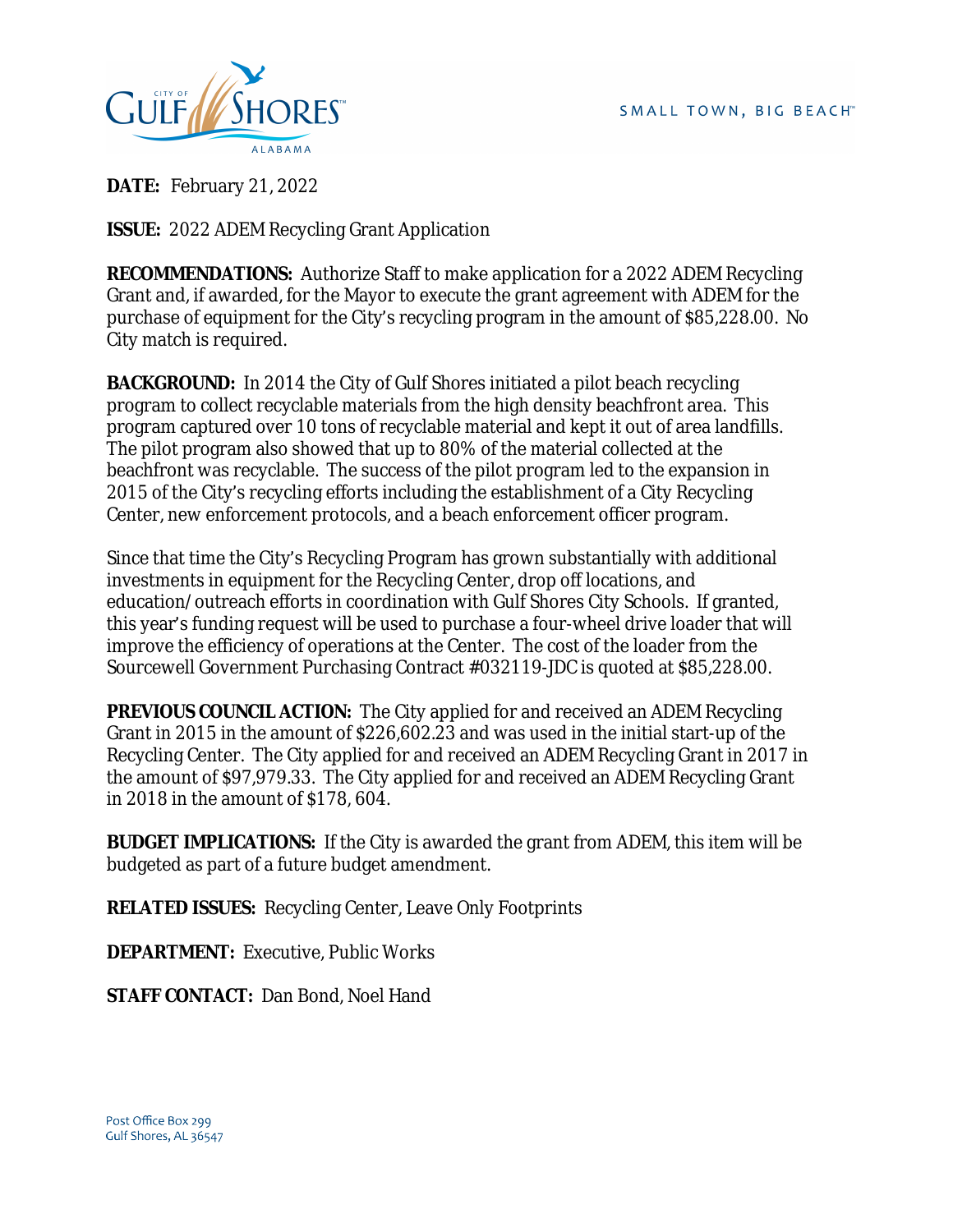

**ISSUE**: Amend ArchitectureWorks, LLP Contract for the RESTORE-funded Gulf Coast Center for Ecotourism & Sustainability Project to include additional design services identified as necessary through the RESTORE funding agreement development phase.

**RECOMMENDATION:** Authorize the mayor to amend the City's contract for engineering and design services with ArchitectureWorks for the Gulf Coast Center for Ecotourism & Sustainability Project to add an amount **not to exceed \$5,000.** The contract terms and this amendment have been reviewed and approved by ADCNR, and **this cost is 100% reimbursable as part of the City's RESTORE ADCNR Sub-award Grant Agreement M1A10-GSAE.**

**BACKGROUND:** The City was awarded \$9.7M in RESTORE funding for the Gulf Coast Center for Ecotourism & Sustainability Project as part of the Alabama Gulf Coast Recovery Council's Multi-year Implementation Plan. Phase I (\$1,020,723) of the grant agreement is for planning, engineering, and design services for the project.

In 2019 the City procured professional services from Architecture Works, LLP for engineering and design for \$949,320. After several stakeholder design workshops as part of the preliminary planning and schematic design phases, it was determined that additional design services in the amount of \$65,000 would be necessary to meet the project goals. The plans were completed and submitted to ADCNR/U.S. Treasury for review in fall 2021, and U.S. Treasury has asked for additional documentation as part of the federal environmental checklist review. Funding for this additional work is budgeted in Phase I of the grant agreement, and ADCNR has reviewed and approved the amendment as presented.

**PREVIOUS COUNCIL ACTION**: Council passed resolution 6148-19 on June 10, 2019 authorizing execution of Phase I of the grant agreement for \$1,020,723. Council passed resolution 6195-19 on October 14, 2019 authorizing execution of the professional services contract with Architecture Works, LLP in an amount not to exceed \$950,000. Council passed resolution 6315-20 on September 14, 2020 to amend the professional services contract with Architecture Works, LLP, in an amount not to exceed \$65,000.

**BUDGET IMPLICATIONS**: This amendment will bring the final cost of design services for the project to \$1,019,320. \$5,550,000 was budgeted as a receivable in FY2022 for design and construction for this project. **Costs for this project will be 100% reimbursed through the RESTORE grant.**

**RELATED ISSUES**: None

**ATTACHMENTS**: None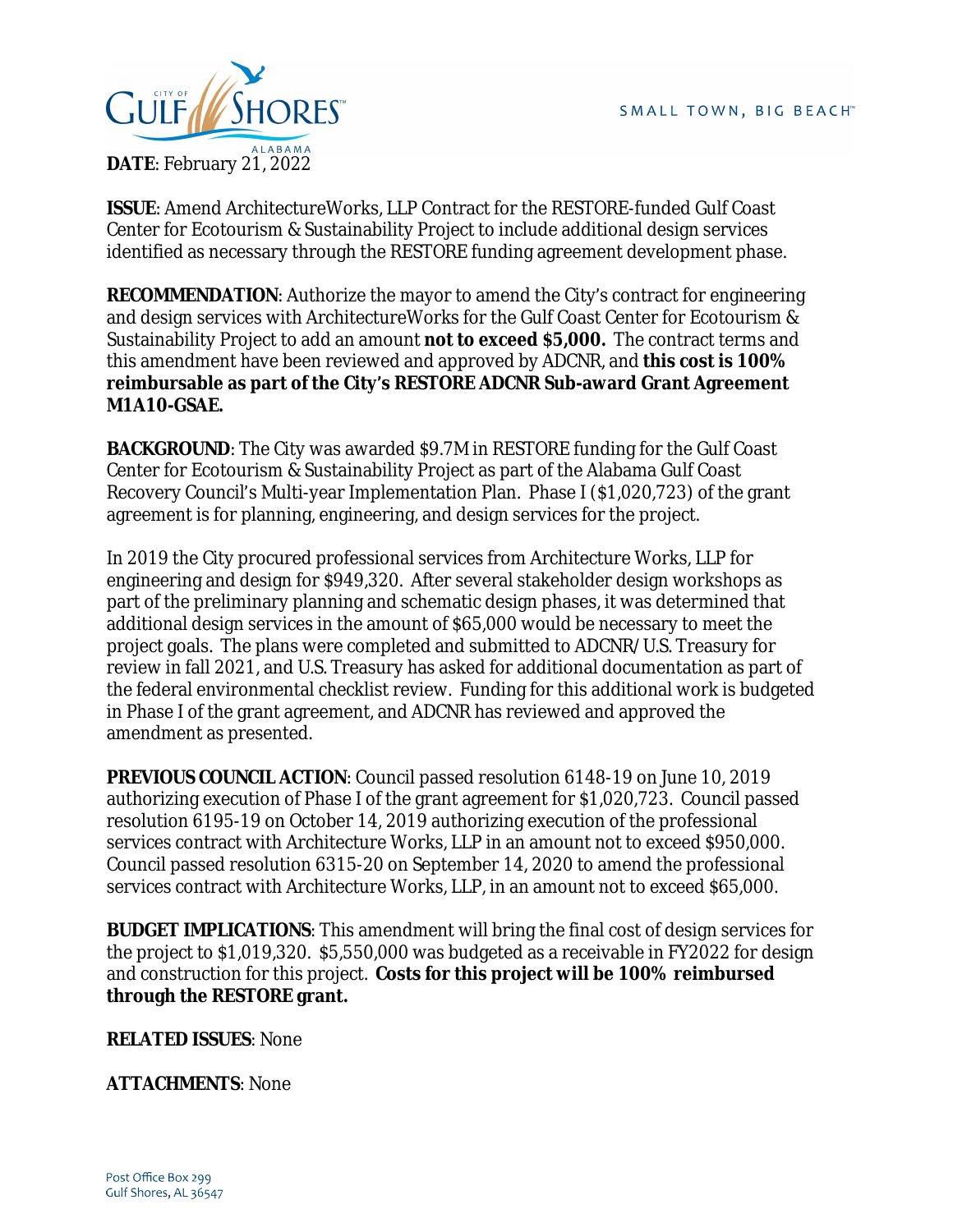

SMALL TOWN, BIG BEACH™

**DEPARTMENT**: Executive, Public Works

**STAFF CONTACT**: Dan Bond, Clint Colvin